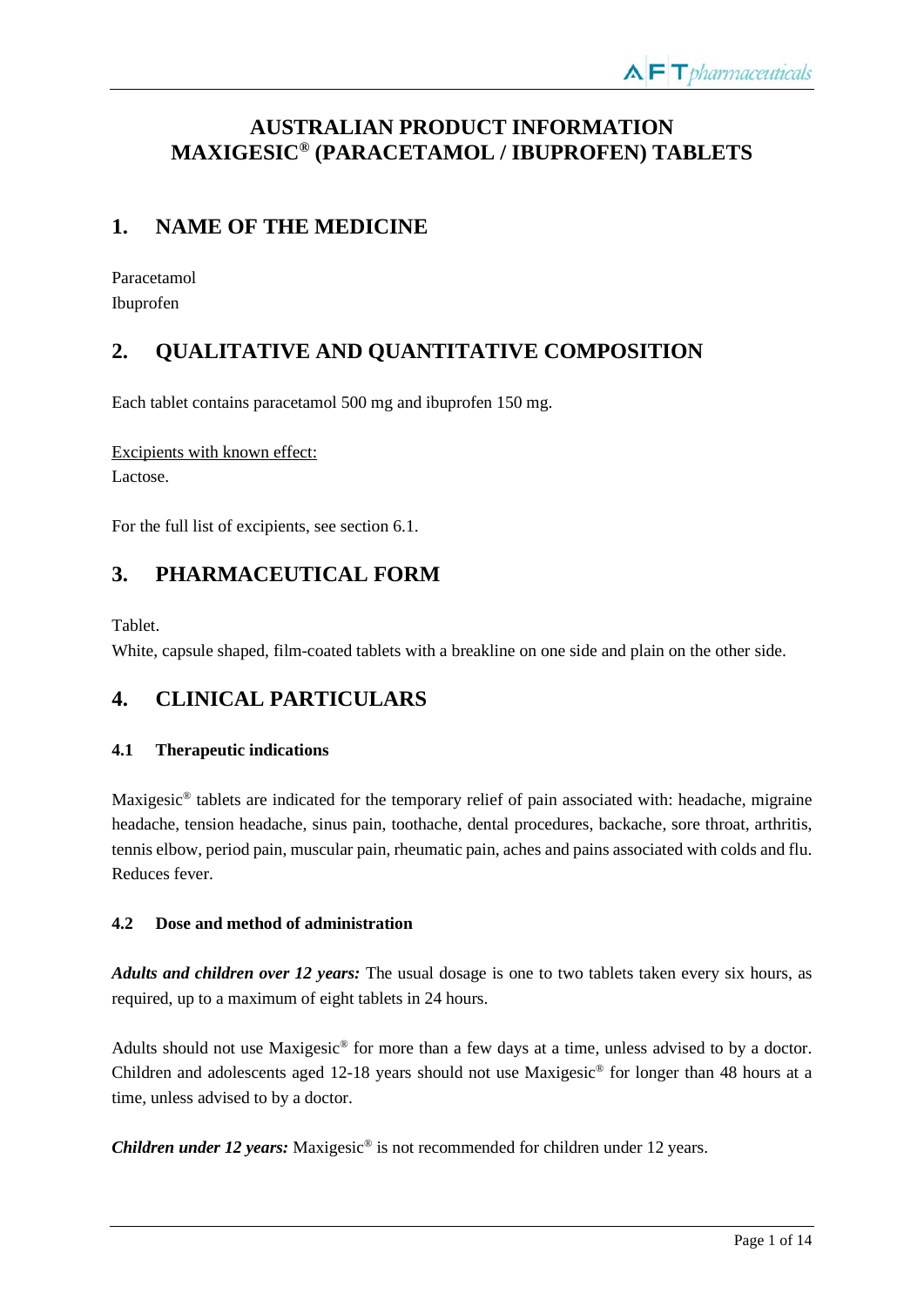## **4.3 Contraindications**

Maxigesic® is contraindicated for use:

- in patients with known hypersensitivity to paracetamol, ibuprofen, aspirin, other NSAIDs or any other ingredients in the product;
- in patients with active alcoholism as chronic excessive alcohol ingestion may predispose patients to paracetamol hepatotoxicity (due to the paracetamol component);
- in patients who have experienced asthma, urticaria, or allergic-type reactions after taking aspirin, ibuprofen or other NSAIDs. Severe, rarely fatal, anaphylactic-like reactions to NSAIDs have been reported in such patients (see section 4.4, Pre-existing asthma).
- in patients with active gastrointestinal bleeding, peptic ulceration or other stomach disorders;
- during pregnancy or in patients trying to become pregnant;
- in patients with impaired kidney function, impaired liver function or heart problems;
- in patients with heart failure;
- in patients undergoing treatment of perioperative pain in the setting of coronary artery bypass surgery (CABG).

#### **4.4 Special warnings and precautions for use**

Maxigesic® should not be taken with other products containing ibuprofen, paracetamol, aspirin, salicylates or with any other anti-inflammatory medicines unless under a doctor's instruction. Refer to section 4.5 for additional information.

#### *Gastrointestinal events*

Upper gastrointestinal ulcers, gross bleeding or perforation have been described with NSAIDs. The risks increase with dose and duration of treatment, and are more common in patients over the age of 65 years. Some patients will experience dyspepsia, heartburn, nausea, stomach pain or diarrhoea. These risks are minimal when this product is used at the prescribed dose for a few days.

Maxigesic® should be used with caution, and at the lowest effective dose for the shortest duration, in patients with a history of gastrointestinal haemorrhage or a history of peptic ulcers since their condition may be exacerbated. It is contraindicated in patients with active gastrointestinal bleeding and in those with peptic ulcers or other stomach disorders.

This product should be discontinued if there is any evidence of gastrointestinal bleeding.

The concurrent use of aspirin and NSAIDs also increases the risk of serious gastrointestinal adverse events.

## *Cardiovascular thrombotic events*

Observational studies have indicated that non-selective NSAIDs may be associated with an increased risk of serious cardiovascular events, including myocardial infarction and stroke, which may increase with dose or duration of use. Patients with cardiovascular disease, history of atherosclerotic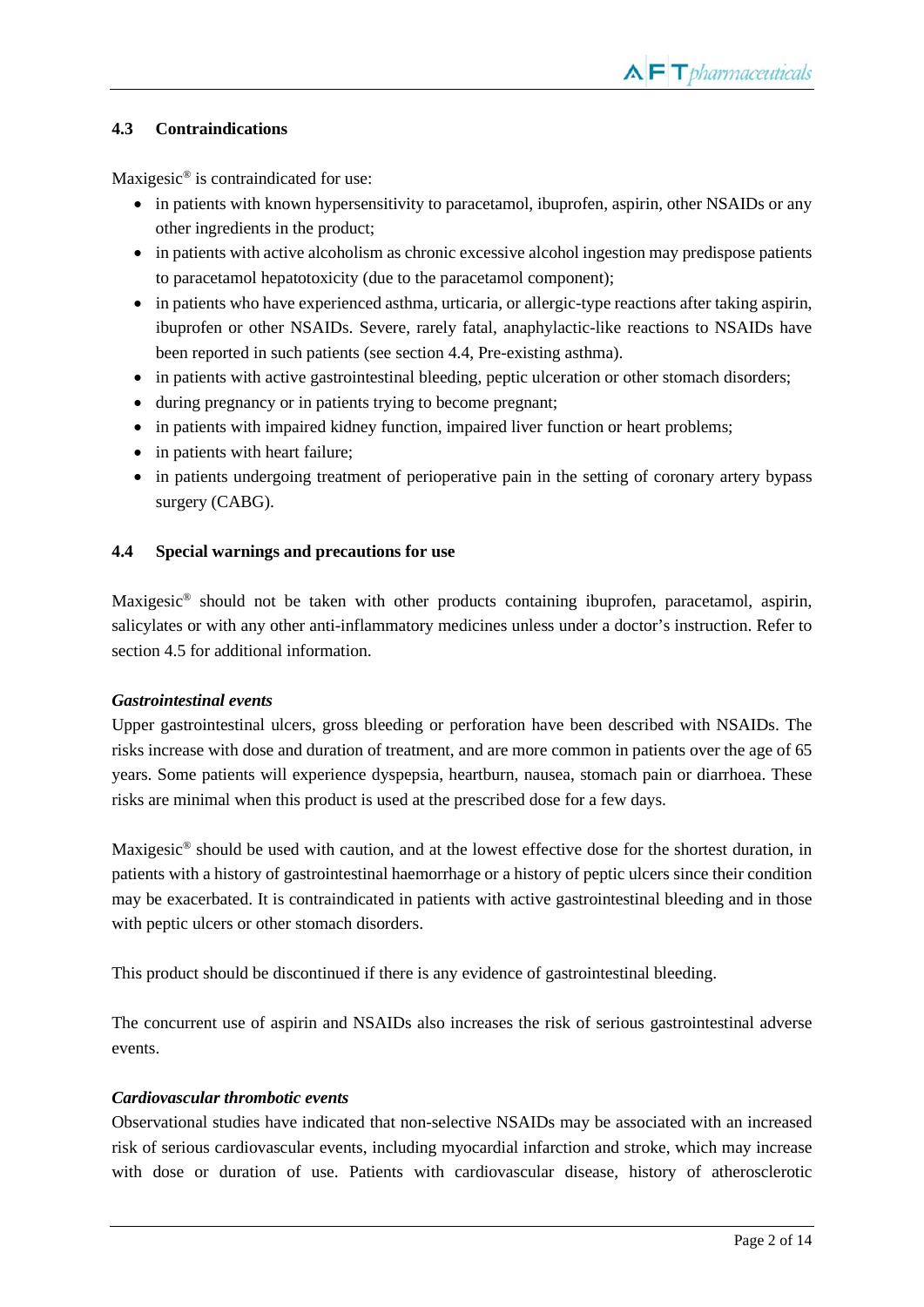cardiovascular disease or cardiovascular risk factors may also be at greater risk. Maxigesic® is contraindicated in patients with heart problems.

Patients should be advised to remain alert for such cardiovascular events, even in the absence of previous cardiovascular symptoms. Patients should be informed about signs and/or symptoms of serious cardiovascular toxicity and the steps to take if they occur.

## *Hypertension*

Fluid retention, hypertension and oedema have been reported in association with NSAID therapy. NSAIDs may lead to onset of new hypertension or worsening of pre-existing hypertension and patients taking antihypertensive medicines with NSAIDs may have an impaired anti-hypertensive response. Caution is advised when prescribing Maxigesic® to patients with hypertension (see also section 4.3). Blood pressure should be monitored closely during initiation of treatment with Maxigesic<sup>®</sup> and at regular intervals thereafter.

## *Hepatic effects*

As with other NSAIDs elevations of one or more liver function tests may occur in up to 15% of patients. These abnormalities may progress, may remain essentially unchanged, or may resolve with continued therapy. Meaningful elevations (three times the upper limit of normal) of ALT or AST occurred in controlled trials in less than 1% of patients.

Patients should be advised to remain alert for hepatotoxicity and be informed about the signs and/or symptoms of hepatotoxicity (e.g. nausea, fatigue, lethargy, pruritus, jaundice, abdominal tenderness in the right upper quadrant and "flu-like" symptoms). Excessive use can be harmful and increase the risk of liver damage.

## *Combination use of ACE inhibitors or angiotensin receptor antagonists, anti-inflammatory drugs and thiazide diuretics*

The use of an ACE inhibiting drug (ACE-inhibitor or angiotensin receptor antagonist), an antiinflammatory drug (NSAID or COX-2 inhibitor) and thiazide diuretic at the same time increases the risk of renal impairment (see also section 4.3). This includes use in fixed-combination products containing more than one class of drug. Combined use of these medications should be accompanied by increased monitoring of serum creatinine, particularly at the institution of the combination. The combination of drugs from these three classes should be used with caution particularly in elderly patients.

## *Severe skin reactions*

NSAIDs may very rarely cause serious cutaneous adverse events such as exfoliative dermatitis, toxic epidermal necrolysis (TEN) and Stevens-Johnson syndrome (SJS), which can be fatal and occur without warning. These serious adverse events are idiosyncratic and are independent of dose or duration of use. Patients should be advised of the signs and symptoms of serious skin reactions and to consult their doctor at the first appearance of a skin rash or any other sign of hypersensitivity.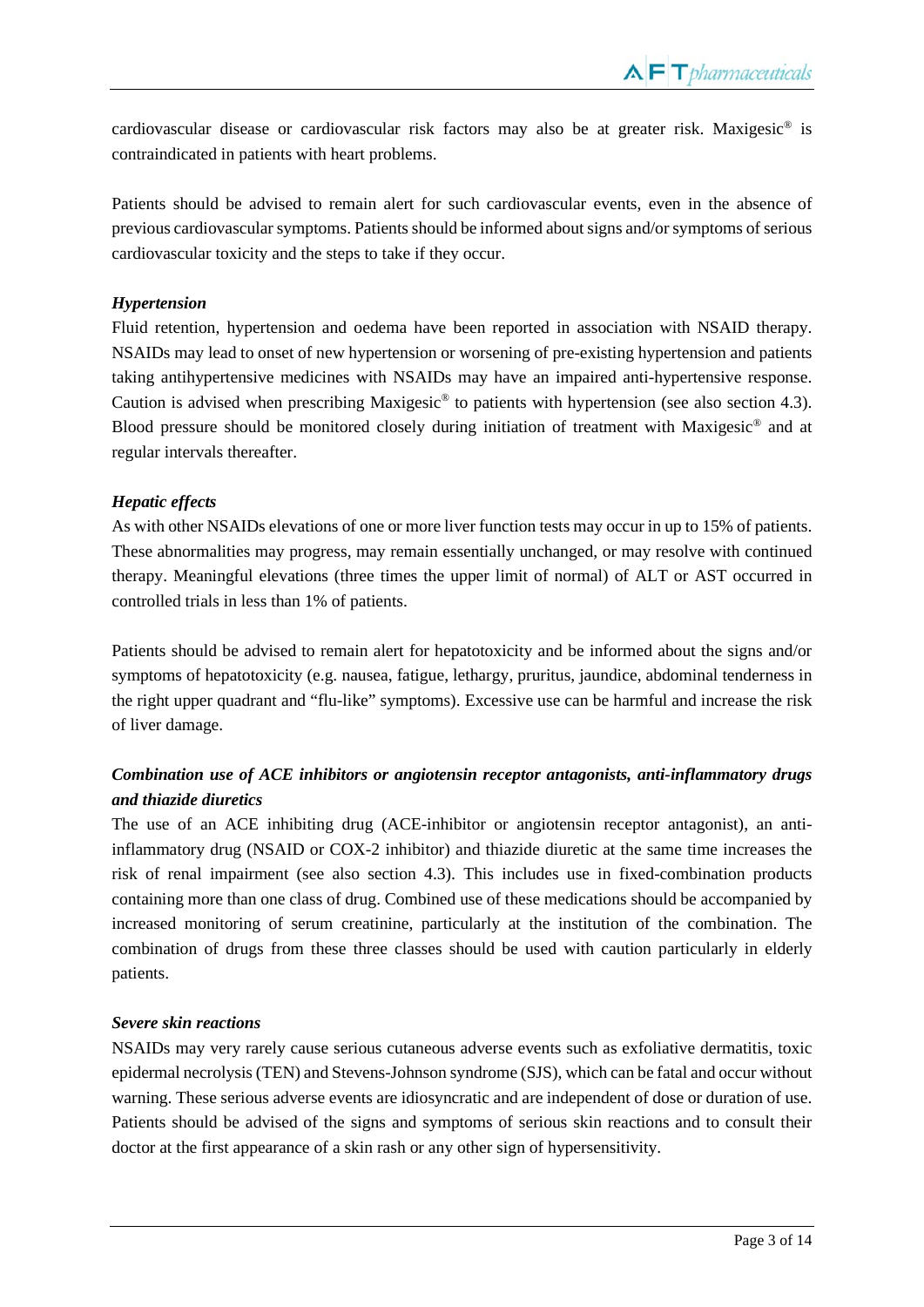#### *Pre-existing asthma*

Products containing ibuprofen should not be administered to patients with aspirin-sensitive asthma and should be used with caution in patients with pre-existing asthma.

#### *Ophthalmological effects*

Adverse ophthalmological effects have been observed with NSAIDs; accordingly, patients who develop visual disturbances during treatment with products containing ibuprofen should have an ophthalmological examination.

#### *Aseptic meningitis*

For products containing ibuprofen, aseptic meningitis has been reported only rarely, usually, but not always, in patients with systemic lupus erythematosus (SLE) or other connective tissue disorders.

#### *Masking signs of infection*

As with other drugs of this class containing ibuprofen, by reducing fever this may mask the usual signs of infection.

#### *Haematological effects*

Blood dyscrasias have been rarely reported. Patients on long-term therapy with ibuprofen should have regular haematological monitoring.

#### *Coagulation defects*

Like other NSAIDs, ibuprofen can inhibit platelet aggregation. Ibuprofen has been shown to prolong bleeding time (but within the normal range), in normal subjects. Because this prolonged bleeding effect may be exaggerated in patients with underlying haemostatic defects, ibuprofen should be used with caution in persons with intrinsic coagulation defects and those on anti-coagulation therapy.

## *Special precautions*

In order to avoid exacerbation of disease or adrenal insufficiency, patients who have been on prolonged corticosteroid therapy should have their therapy tapered slowly rather than discontinued abruptly when ibuprofen is added to the treatment program.

## *Use in the elderly*

No adjustment in labelled dosage is necessary for older patients who require paracetamol therapy. Those who require therapy for longer than a few days should consult their physician for condition monitoring; however, no reduction in recommended dosage is necessary. However, caution should be taken with regard to the use of ibuprofen as it should not be taken by adults over the age of 65 without consideration of co-morbidities and co-medications because of an increased risk of adverse effects, in particular heart failure, gastrointestinal ulceration and renal impairment (see also section 4.3).

#### *Paediatric use*

Maxigesic<sup>®</sup> is not recommended for children under 12 years (see also section 4.2).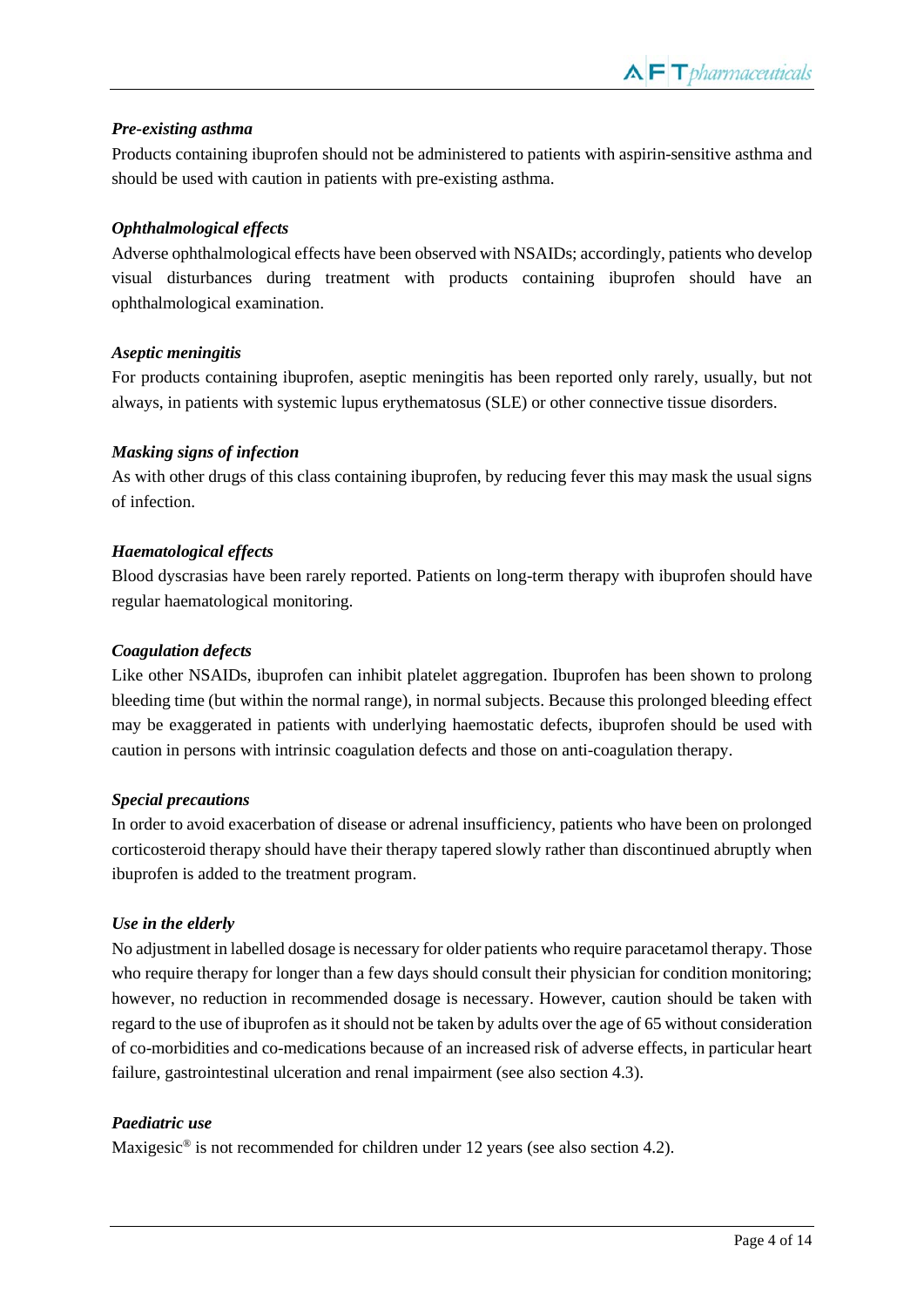## *Effects on laboratory tests*

Using current analytical systems, paracetamol does not cause interference with laboratory assays. However, there are certain methods with which the possibility of laboratory interference exists, as described below:

## *Blood tests:*

Paracetamol at recommended doses does not appear to interfere with glucose analysis using currently marketed blood glucose meters. For further detail, it may be advisable to contact the specific laboratory instrumentation manufacturer.

## *Urine tests:*

Paracetamol in therapeutic doses may interfere with the determination of 5-hydroxyindoleacetic acid (5HIAA), causing false-positive results. False determinations may be eliminated by avoiding paracetamol ingestion several hours before and during the collection of the urine specimen.

## **4.5 Interaction with other medicines and other forms of interaction**

#### Paracetamol

The following interactions have been noted:

- anticoagulant drugs (e.g. warfarin): dosage may require reduction if paracetamol and anticoagulants are taken for a prolonged period of time;
- antiepileptic medications: the likelihood of toxicity may be increased by the concomitant use of enzyme inducing agents;
- paracetamol absorption is increased by substances that increase gastric emptying, e.g. metoclopramide;
- paracetamol absorption is decreased by substances that decrease gastric emptying, e.g. propantheline, antidepressants with anticholinergic properties, and narcotic analgesics;
- paracetamol may increase chloramphenicol plasma concentrations;
- hepatotoxic drugs or drugs that induce liver microsomal enzymes such as alcohol and anticonvulsant agents: the risk of paracetamol toxicity may be increased in patients receiving these drugs;
- probenecid: may affect paracetamol excretion and plasma concentrations;
- cholestyramine: reduces the absorption of paracetamol if given within 1 hour of paracetamol;
- isoniazid alone or combined with other drugs for tuberculosis: in patients receiving these drugs severe hepatotoxicity at therapeutic doses or moderate overdoses of paracetamol has been reported;
- zidovudine and co-trimoxazole: severe hepatotoxicity has occurred after use of paracetamol in a patients taking these drugs.

#### Ibuprofen

The following interactions have been noted:

• anticoagulants, including warfarin: ibuprofen interferes with the stability of INR and may increase risk of severe bleeding and sometimes fatal haemorrhage, especially from the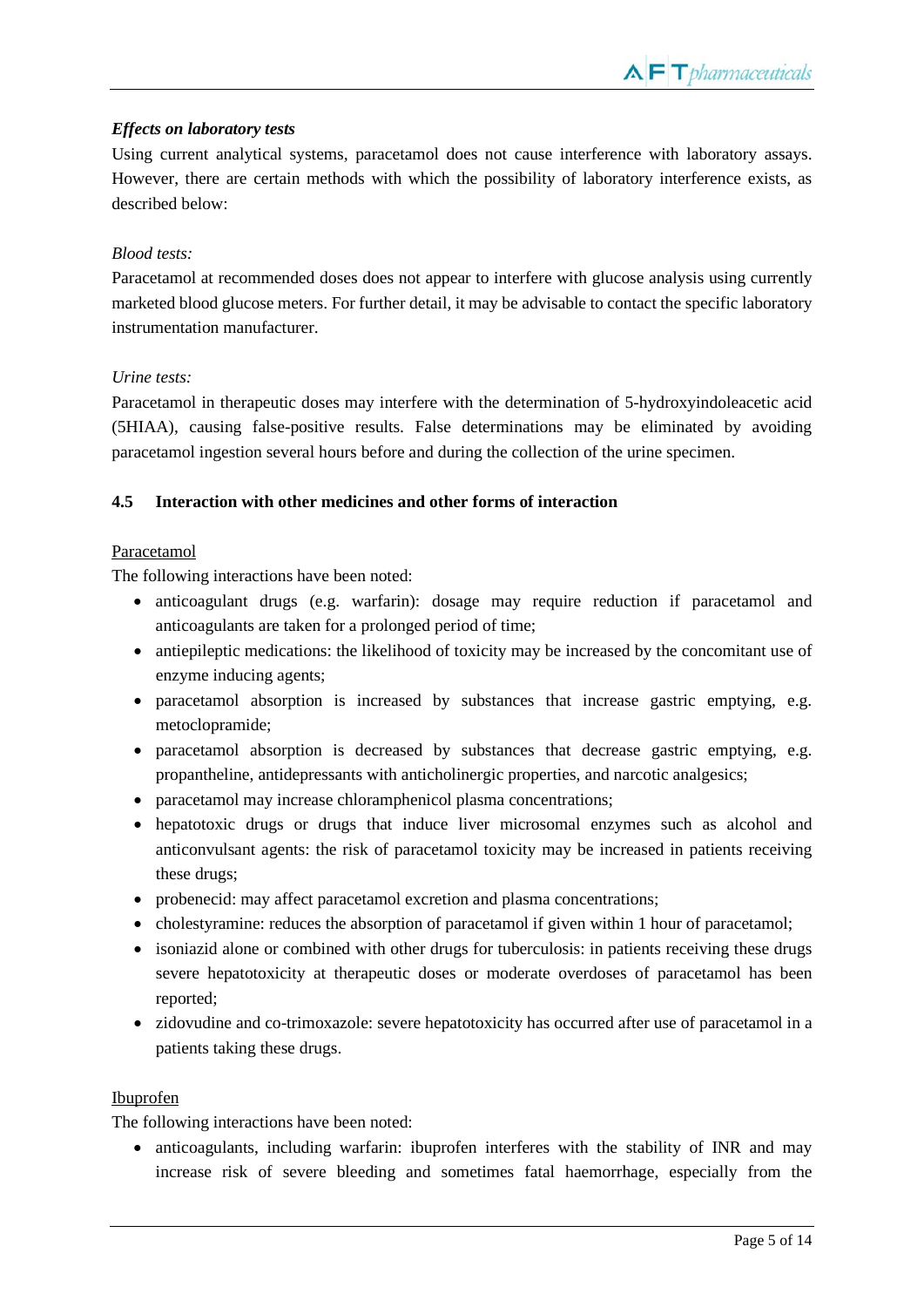gastrointestinal tract. Ibuprofen should only be used in patients taking warfarin if absolutely necessary and they must be closely monitored.

- lithium: ibuprofen may decrease renal clearance and increase plasma concentration of lithium;
- ACE inhibitors, beta-blockers and diuretics: ibuprofen may reduce the anti- hypertensive effect of these drugs and may cause natriuresis and hyperkalaemia in patients under these treatments;
- methotrexate: ibuprofen reduces methotrexate clearance;
- cardiac glycosides: ibuprofen may increase the plasma levels of these drugs;
- corticosteroids: the risk of ibuprofen-induced gastrointestinal bleeding may be increased with concomitant use of oral corticosteroids;
- zidovudine: ibuprofen may prolong bleeding time in patients treated with this drug;
- probenecid, antidiabetic medicine and phenytoin: these medicines may interact with ibuprofen.

## **4.6 Fertility, pregnancy and lactation**

#### Effects on fertility

Reversible infertility has been reported in women on long-term NSAIDs.

#### Use in pregnancy – Category C

There is inadequate information regarding the use of Maxigesic<sup>®</sup> in pregnancy. Therefore, Maxigesic<sup>®</sup> should not be used during pregnancy or in patients trying to become pregnant (see also section 4.3).

NSAIDs inhibit prostaglandin synthesis and, when given during the latter part of pregnancy, may cause closure of the foetal ductus arteriosus, foetal renal impairment, inhibition of platelet aggregation and delay labour and birth.

Paracetamol has been taken by a large number of pregnant women and women of childbearing age without any proven increase in the frequency of malformations or other direct or indirect harmful effects on the foetus having been observed.

No information was found about the potential effects of ibuprofen on mating behavior, or early embryonic development in animals. Paracetamol reportedly does not affect reproductive performance in mice.

When administered to pregnant rats and rabbits during the period of organogenesis, ibuprofen reportedly does not affect foetal development in either species. When administered to pregnant mice throughout gestation, paracetamol reportedly results in reduced birth weights.

No information was found about the potential effects of ibuprofen on peri-/post-natal development in animals. When administered to mice throughout gestation and lactation, paracetamol reportedly resulted in reduced pup growth.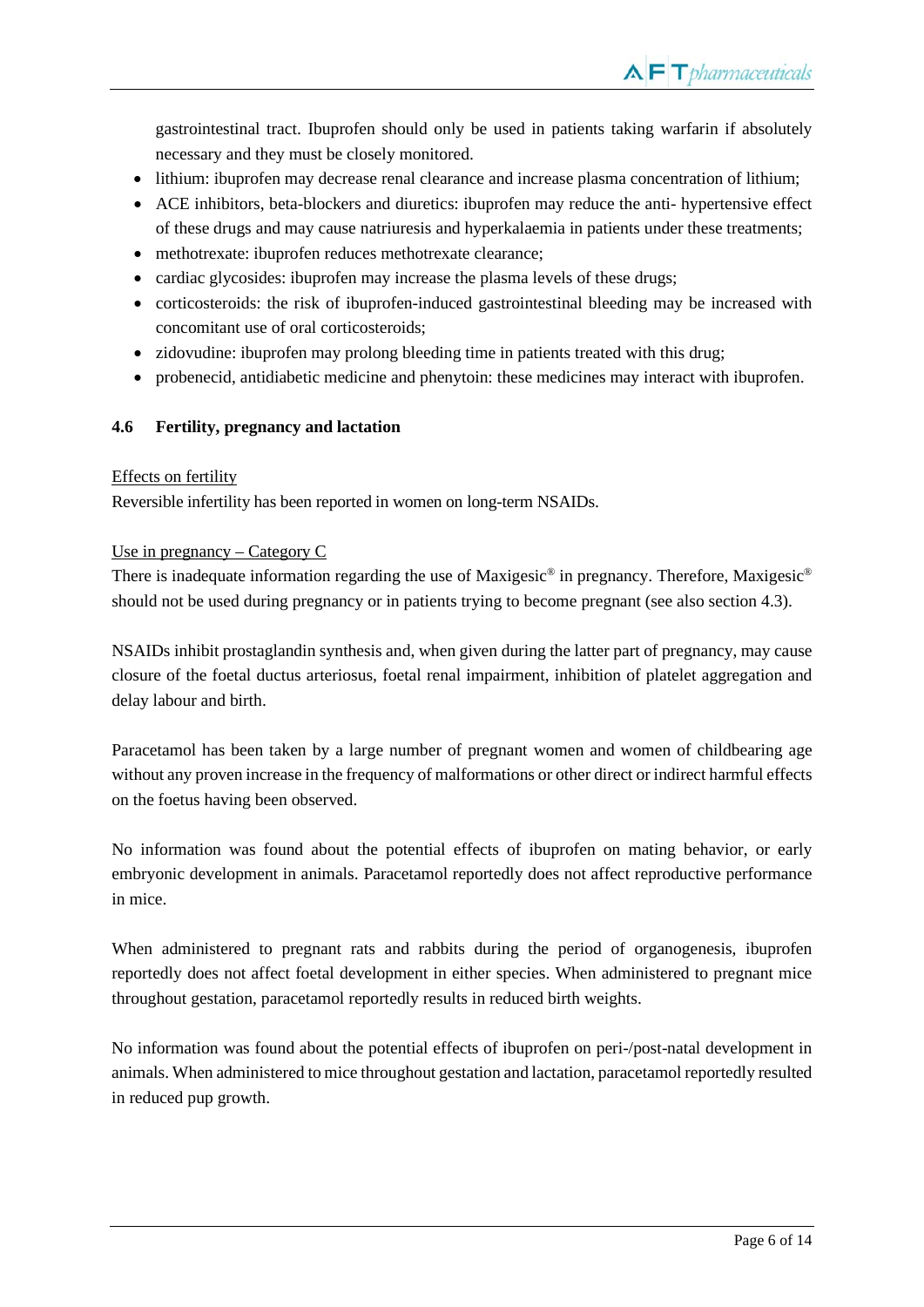There is nothing in the available information on ibuprofen and paracetamol to suggest an increased or novel risk of reproductive or developmental toxicity with co-administration of the two drugs in the form of Maxigesic®.

## Use in lactation

Paracetamol is excreted in small amounts  $(< 0.2\%$ ) in breast milk. Maternal ingestion of paracetamol in usual analgesic doses does not appear to present a risk to the breastfed infants.

Ibuprofen appears in breast milk in very low concentrations and is unlikely to affect the breastfed infant adversely.

As Maxigesic® has not been studied in nursing mothers, healthcare professionals should exercise caution and recommend the lowest effective dose for the shortest duration required.

## **4.7 Effects on ability to drive and use machines**

The effects of this medicine on a person's ability to drive and use machines were not assessed as part of its registration.

## **4.8 Adverse effects (Undesirable effects)**

Clinical trials with Maxigesic® have not indicated any other undesirable effects other than those for paracetamol alone or ibuprofen alone.

Side effects of paracetamol are rare and usually mild, although haematological reactions have been reported. Skin rashes and hypersensitivity reactions occur occasionally. Overdosage with paracetamol if left untreated can result in severe, sometimes fatal liver damage and rarely, acute renal tubular necrosis.

Adverse effects with non-prescription (OTC) or short-term use ibuprofen are rare and may include:

- gastrointestinal gastrointestinal bleeding, dyspepsia, heartburn, nausea, loss of appetite, stomach pain, diarrhoea;
- central nervous system (CNS) dizziness, fatigue, headache, nervousness;
- hypersensitivity reactions skin rashes and itching. Rarely exfoliative dermatitis and epidermal necrolysis have been reported with ibuprofen;
- rare cases of photosensitivity;
- cardiovascular risks of myocardial infarct and stroke. These risks are minimal at Maxigesic<sup>®</sup> recommended maximum daily doses but increase with longer duration of treatment, and in the elderly. Fluid retention and in some cases oedema have been reported with all NSAIDs. These effects are rare at non-prescription doses.

Allergic reactions such as skin rash, itching, swelling of the face or breathing difficulties may also occur. These are usually transient and reversible on cessation of treatment.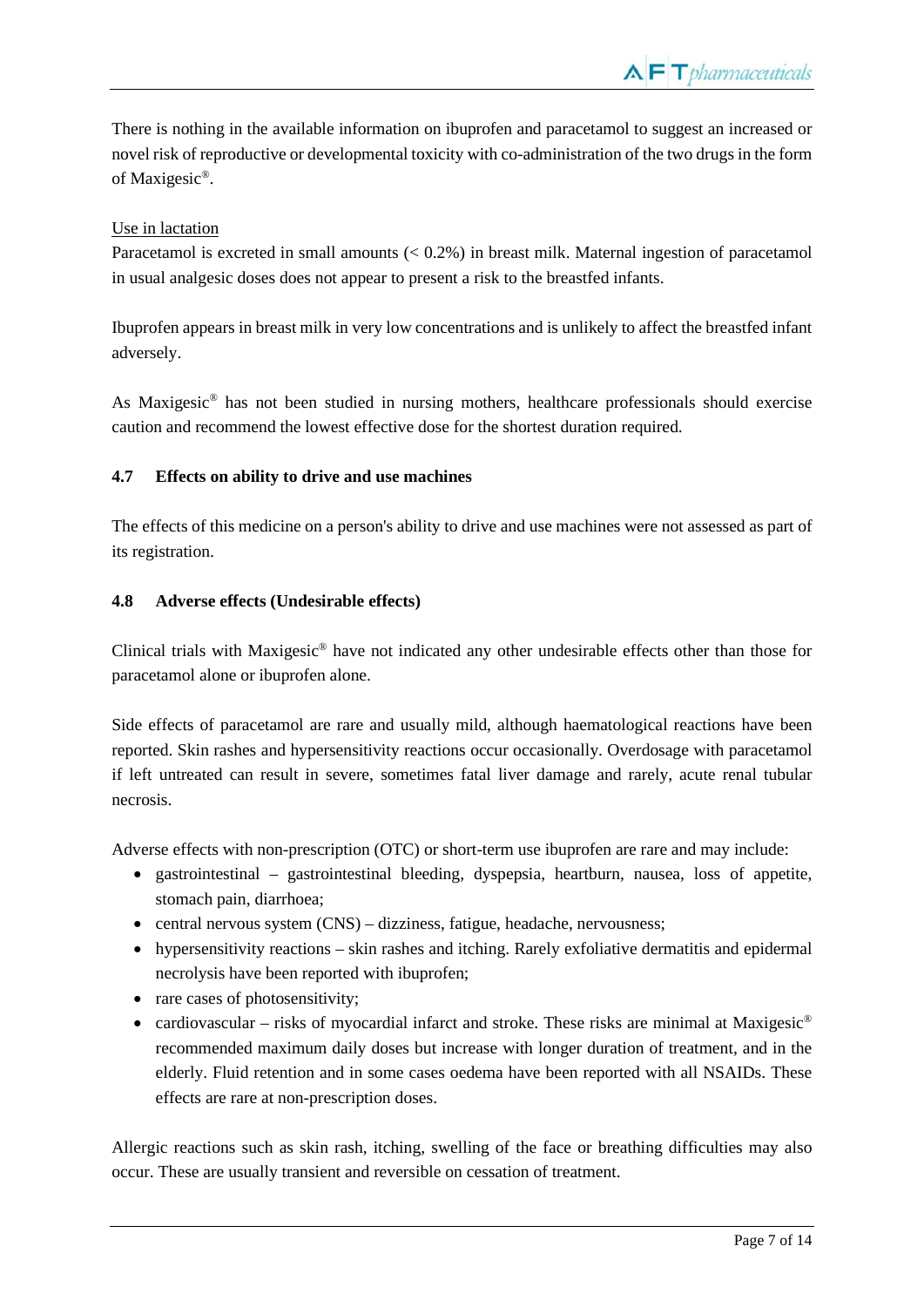## Reporting suspected adverse effects

Reporting suspected adverse reactions after registration of the medicinal product is important. It allows continued monitoring of the benefit-risk balance of the medicinal product. Healthcare professionals are asked to report any suspected adverse reactions a[t https://www.tga.gov.au/reporting-problems.](https://www.tga.gov.au/reporting-problems)

#### **4.9 Overdose**

Excessive use can be harmful and increase the risk of heart attack, stroke or liver damage.

## Symptoms

## *Paracetamol*

Symptoms of paracetamol overdosage in the first 24 hours are pallor, nausea, vomiting, anorexia and abdominal pain. Liver damage may become apparent 12 to 48 hours after ingestion. Abnormalities of glucose metabolism and metabolic acidosis may occur. In severe poisoning, hepatic failure may proceed to encephalopathy, coma and death. Acute renal failure with acute tubular necrosis may develop in the absence of severe liver damage. Cardiac arrhythmias have been reported. Liver damage is likely in adults who have taken 10 g or more of paracetamol, due to excess quantities of a toxic metabolite becoming irreversibly bound to liver tissue.

## *Ibuprofen*

Symptoms include nausea, abdominal pain and vomiting, dizziness, convulsion and rarely, loss of consciousness. Clinical features of overdose with ibuprofen which may result are depression of the central nervous system and the respiratory system.

For information on the management of overdose, contact the Poisons Information Centre on 13 11 26 (Australia).

# **5. PHARMACOLOGICAL PROPERTIES**

## **5.1 Pharmacodynamic properties**

## Mechanism of action

#### *Paracetamol*

Although the exact site and mechanism of analgesic action is not clearly defined, paracetamol appears to produce analgesia by elevation of the pain threshold.

## *Ibuprofen*

Ibuprofen possesses analgesic, antipyretic and anti-inflammatory properties, similar to other nonsteroidal anti-inflammatory drugs (NSAIDs). Its mechanism of action is unknown, but is thought to be through peripheral inhibition of cyclooxygenases and subsequent prostaglandin synthesise inhibition.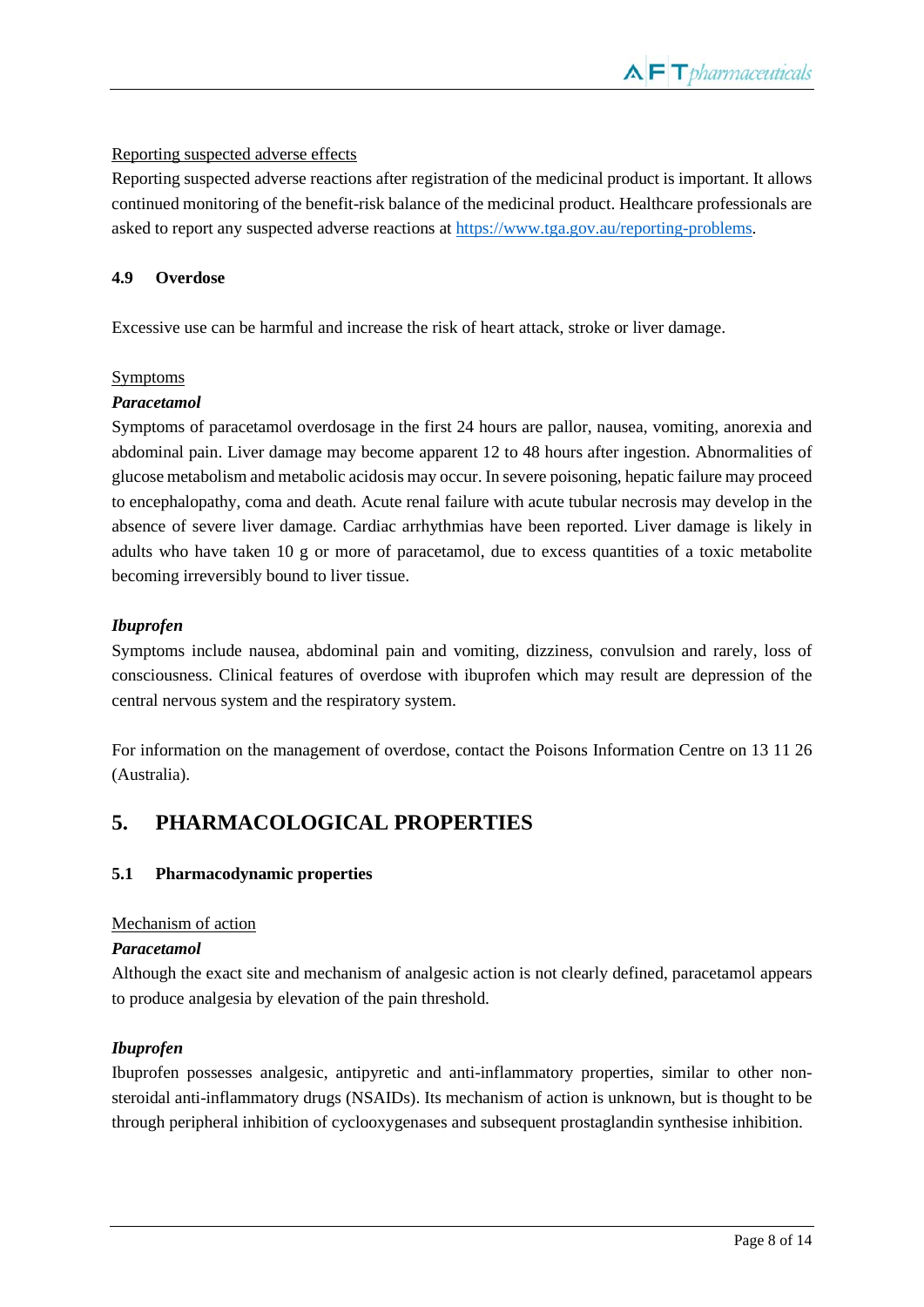## Clinical trials

A prospective, parallel group, double-blind comparison of the analgesic effect of Maxigesic®, paracetamol alone, or ibuprofen alone in 135 patients with post-operative dental pain for 48 hours following oral surgery was conducted. The oral surgery was conducted under local or general anaesthetic with one dose of oral analgesic (2 tablets of paracetamol 500 mg or ibuprofen 300 mg or Maxigesic®) given pre-operatively. Total dose in the 24 hours were paracetamol 4000 mg, ibuprofen 1200 mg and Maxigesic®. Analgesia, the primary efficacy end point, was a time-corrected AUC (Area Under the Curve) calculated from 100 mm VAS (Visual Analogue Scale) pain scores over 48 hours at both rest and on activity.

The primary end points, assessed on the Intent to Treat (ITT) population, showed the mean timeadjusted AUCs over 48 hours calculated from the VAS pain scores for Maxigesic® were significantly lower than for paracetamol at rest  $(22.344$  [SE 3.2] and 33.016 [3.005], respectively [p=0.007]), and on activity (28.377 [SE 3.396] and 40.364 [SE 3.271], respectively [p=0.006]).

A similar outcome is seen for the Maxigesic® comparison where the AUCs over 48 hours showed the VAS for the combination drug were significantly lower than for ibuprofen at rest (22.344 [SE 3.2] and 34.78 [SE 3.22], respectively [p=0.003]), and during activity (28.377 [SE 3.396] and 40.217 [SE 3.418], respectively [p=0.007]).





A presentation of the pain records during the 48 hours also shows the Maxigesic® analgesic effect showed lower mean pain scores than either of its two active ingredients at almost all time points at both rest and during activity (Figure 2).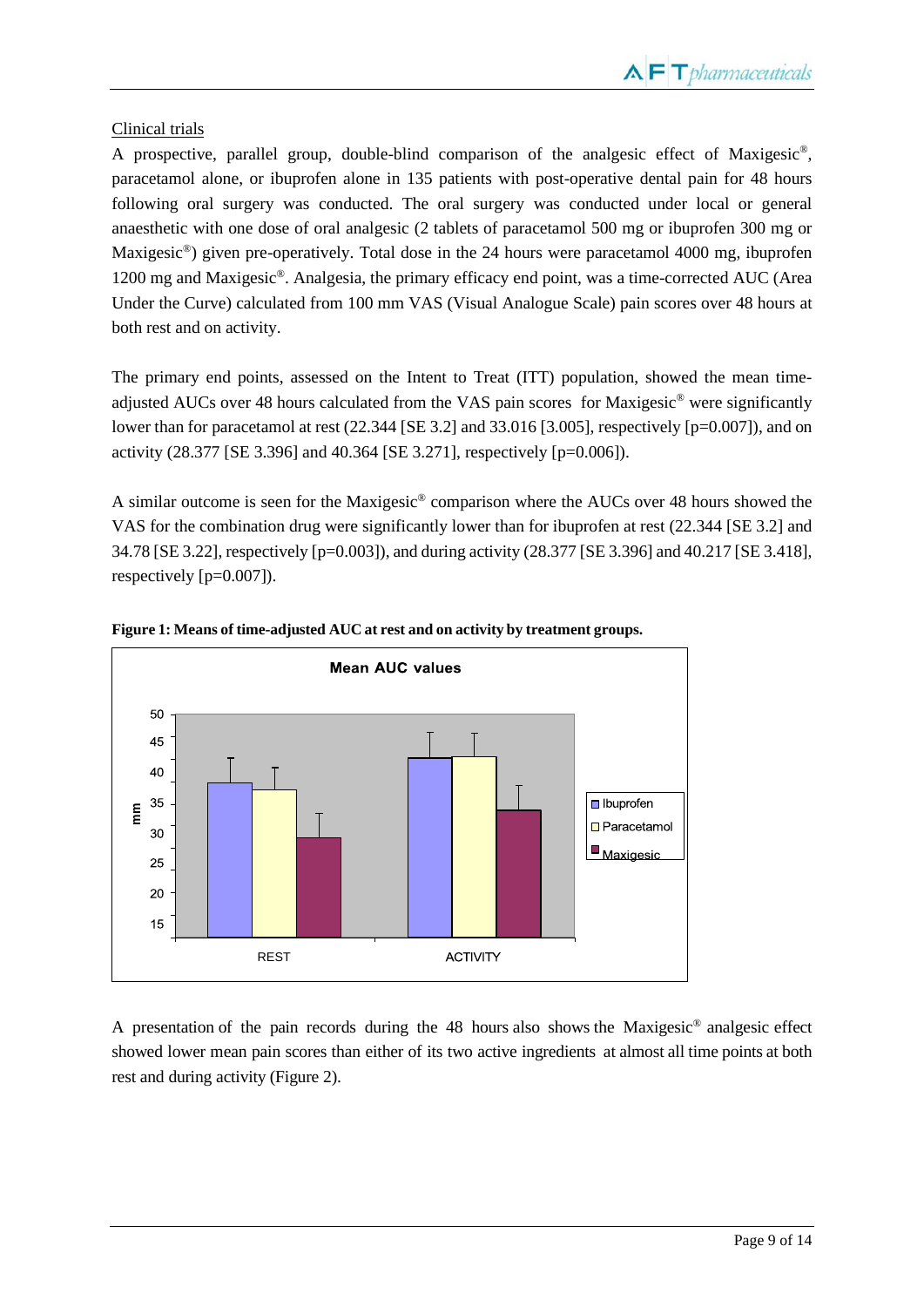

**Figure 2: Pain score plot – scores given are those rated during each 4-hour period post-surgery.**

A double-blind, placebo-controlled, randomised, parallel group comparison trial was conducted in 159 participants experiencing pain from removal of 2-4 molars. Three different possible doses of Maxigesic<sup>®</sup> were evaluated and compared with that of placebo [N=49]. The doses corresponded to half [N=46], one [N=34] or two tablets [N=30] of Maxigesic<sup>®</sup> given four times a day for 24 hours.

The mean-adjusted Sum of Pain Intensity Difference [SPID] in all the Maxigesic® doses were significantly  $[p=0.004-0.002]$  higher than placebo consistent with each possible dose of Maxigesic<sup>®</sup> being more effective than placebo.

The results demonstrating the SPID, response rate, maximum VAS pain scores and percentage of patients requiring rescue medication for all four study groups (placebo, half, one and two tablet doses)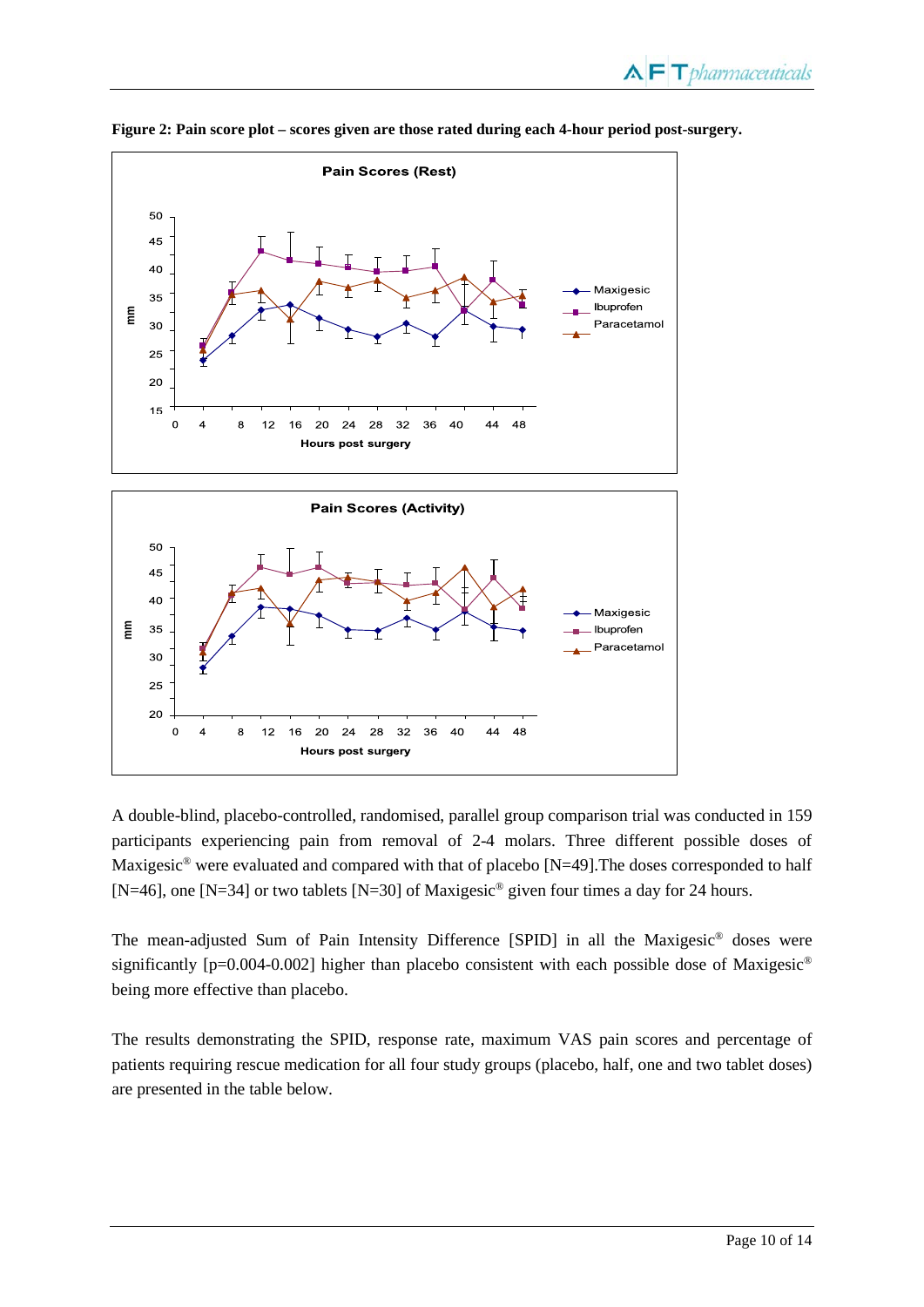|             | Maxigesic <sup>®</sup>       | Maxigesic <sup>®</sup>                                     | Maxigesic <sup>®</sup> | Placebo      |
|-------------|------------------------------|------------------------------------------------------------|------------------------|--------------|
|             | (two tablets)                | (one tablet)                                               | (half tablet)          | $N=49$       |
|             | $N=30$                       | $N = 34$                                                   | $N=46$                 |              |
|             | $SPIDs$ (mm)                 |                                                            |                        |              |
| Mean (SD)   | 20.12(18.01)                 | 20.44(20.78)                                               | 19.25(19.99)           | 6.63(19.79)  |
| P value     | 0.004                        | 0.002                                                      | 0.002                  |              |
|             | Response Rate* (%)           |                                                            |                        |              |
| Yes $(\% )$ | 50.00%                       | 44.10%                                                     | 45.70%                 | 18.4%        |
| P value     | 0.003                        | 0.011                                                      | 0.008                  |              |
|             | Maximum VAS Pain Scores (mm) |                                                            |                        |              |
| Mean (SD)   | 51.13(13.22)                 | 55.38(17.61)                                               | 54.98(15.92)           | 61.20(18.34) |
| P value     | 0.009                        | 0.063                                                      | 0.062                  |              |
|             |                              | Percentage of Participants Requiring Rescue Medication (%) |                        |              |
| Yes $(\% )$ | 53.30%                       | 61.80%                                                     | 56.50%                 | 81.60%       |
| P value     | 0.007                        | 0.044                                                      | 0.008                  |              |
|             |                              |                                                            |                        |              |

*\*Response rate = percentage of patients with a decrease of at least 50% in VAS pain score within 6 hours after the first dose.*

#### **5.2 Pharmacokinetic properties**

#### Absorption

Paracetamol is absorbed from the gastrointestinal tract with peak plasma concentration occurring about 10 to 60 minutes after oral administration.

Ibuprofen is absorbed following oral administration with maximum plasma concentrations usually achieved in 60 to 120 minutes.

#### Distribution

Paracetamol is distributed into most body tissues. Ibuprofen is highly protein bound.

#### Metabolism

Paracetamol is metabolised extensively in the liver and excreted in the urine, mainly as inactive glucuronide and sulphate conjugates. Less than 5% is excreted unchanged. The metabolites of paracetamol include a minor hydroxylated intermediate which has hepatotoxic activity. This active intermediate is detoxified by conjugation with glutathione, however, it can accumulate following paracetamol overdosage and if left untreated has the potential to cause severe and even irreversible liver damage.

Paracetamol is metabolised differently by premature infants, newborns, and young children compared with adults, the sulphate conjugate being most predominant.

Ibuprofen is highly bound (90-99%) to plasma proteins and is extensively metabolised to inactive compounds in the liver, mainly by glucuronidation.

The metabolic pathways of paracetamol and ibuprofen are distinct and there should be no drug interactions where the metabolism of one affects the metabolism of the other. A formal study using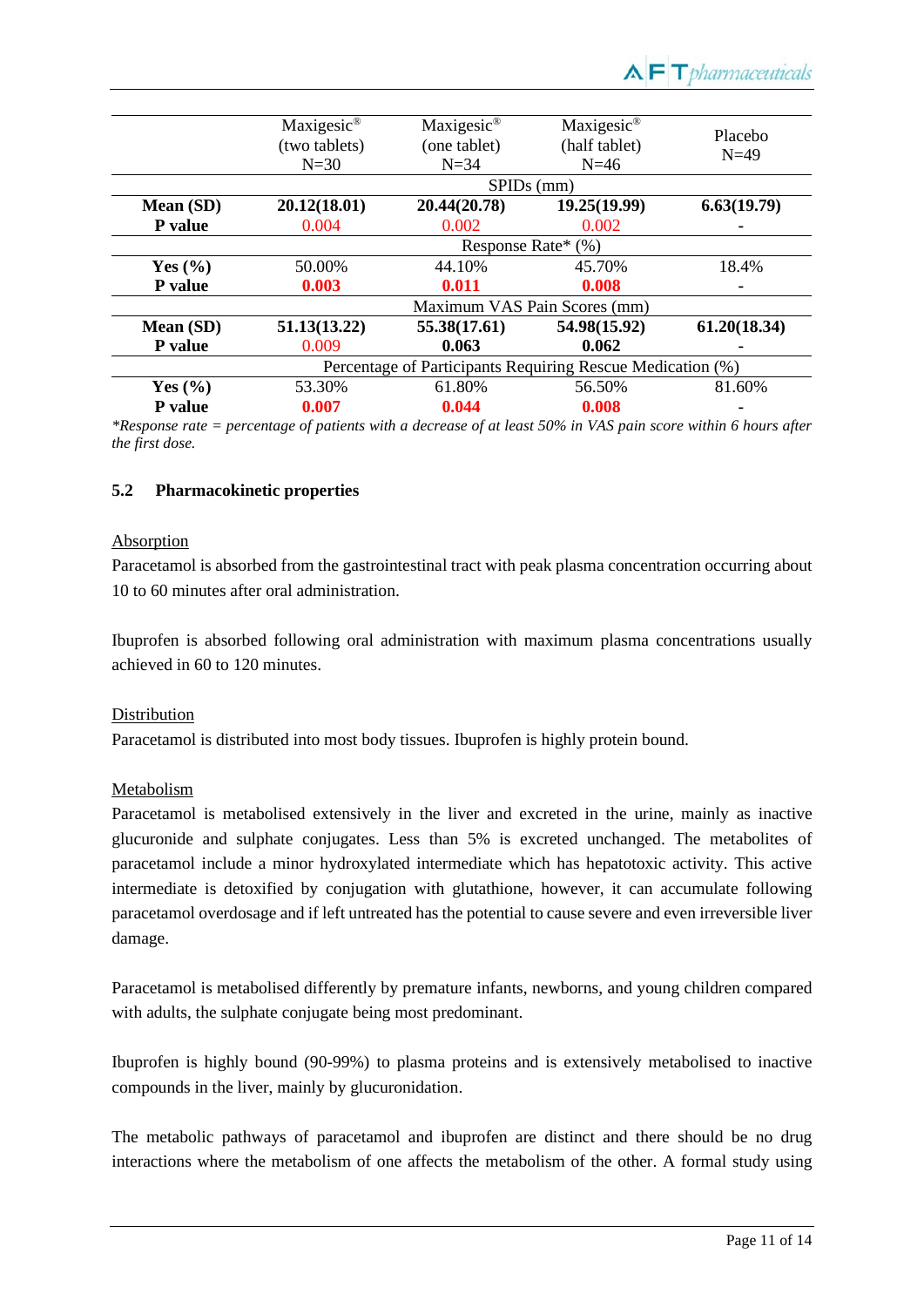human liver enzymes to investigate such a possibility failed to find any potential drug interaction on the metabolic pathways.

In another study, the effect of ibuprofen on the oxidative metabolism of paracetamol was evaluated in healthy volunteers under fasting conditions. The study results indicated that ibuprofen did not alter the amount of paracetamol undergoing oxidative metabolism, as the amount of paracetamol and its metabolites (glutathione-, mercapturate-, cysteine-, glucuronide- and sulfate-paracetamol) were similar when administered alone, as paracetamol, or with the concomitant administration of ibuprofen (as a fixed combination Maxigesic®).

## Excretion

Paracetamol elimination half-life varies from about 1 to 3 hours.

Both the inactive metabolites and a small amount of unchanged ibuprofen are excreted rapidly and completely by the kidney, with 95% of the administered dose eliminated in the urine within four hours of ingestion. The elimination half-life of ibuprofen is in the range of 1.9 to 2.2 hours.

## *Pharmacokinetic/pharmacodynamic relationship(s)*

A specific study to investigate possible effects of paracetamol on the plasma clearance of ibuprofen and vice versa did not identify any drug interactions.

## **5.3 Preclinical safety data**

## Genotoxicity

There is nothing in the available information on ibuprofen and paracetamol to suggest an increased or novel risk of genotoxicity with co-administration of ibuprofen and paracetamol.

## **Carcinogenicity**

There is nothing in the available information on ibuprofen and paracetamol to suggest an increased or novel risk of carcinogenicity with co-administration of ibuprofen and paracetamol.

# **6. PHARMACEUTICAL PARTICULARS**

## **6.1 List of excipients**

Croscarmellose sodium (E468) Magnesium stearate (E470b) Maize starch Microcrystalline cellulose (E460) Talc Film coating (Opadry white) comprising: HPMC 2910/Hypromellose 15 cP (E464) Lactose monohydrate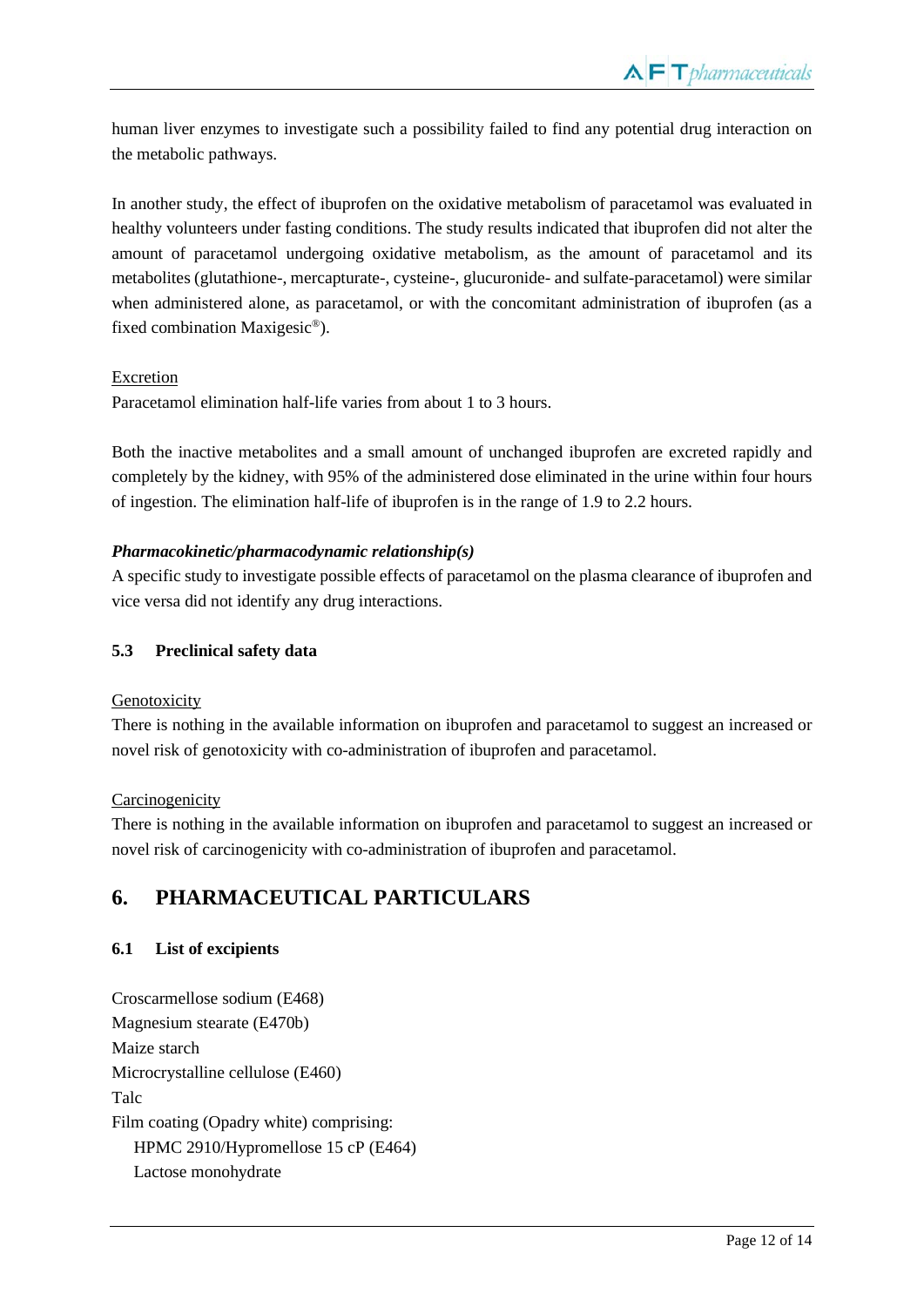Macrogol/PEG 4000 (E1521) Titanium dioxide (E171) Trisodium citrate (E331)

## **6.2 Incompatibilities**

Incompatibilities were either not assessed or not identified as part of the registration of this medicine (see section 4.5, Interactions with other medicines and other forms of interactions).

## **6.3 Shelf life**

In Australia, information on the shelf life can be found on the public summary of the Australian Register of Therapeutic Goods (ARTG). The expiry date can be found on the packaging.

## **6.4 Special precautions for storage**

Store below 30°C in a dry place, protected from light.

## **6.5 Nature and contents of container**

Maxigesic<sup>®</sup> tablets are supplied in PVC/aluminium blister packs, in cartons containing 8, 10, 12, 16, 20, 24, or 30 tablets. Not all pack sizes may be marketed.

## **6.6 Special precautions for disposal**

In Australia, any unused medicine or waste material should be disposed of by taking to your local pharmacy.

## **6.7 Physicochemical properties**

Paracetamol *Chemical structure* Chemical name: N-acetyl-p-aminophenol.

HС

*CAS number* 103-90-2